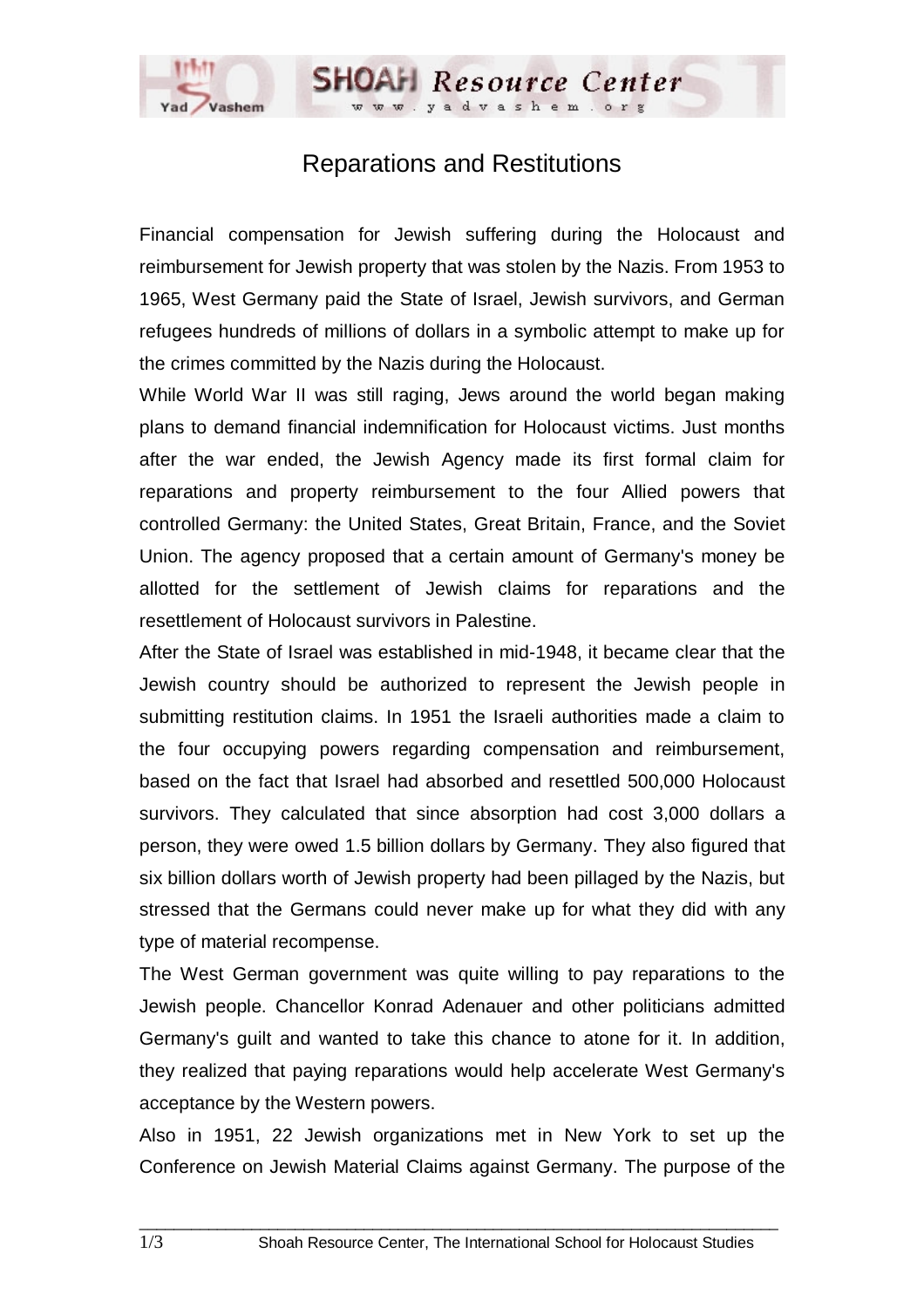

**SHOAH** Resource Center www.yadvashem.org

conference was to support Israel's claims and represent the claims of Holocaust victims living outside Israel.

Within Israel, the reparations issue provoked heated debate. Many survivors strenuously opposed accepting any money from Germany, claiming that nothing could ever even begin to atone for the suffering imposed on them by the Nazis. There were many Israelis, however, who supported the talks, among them Prime Minister David Ben-Gurion. He claimed that huge amounts of money were needed to properly rehabilitate the survivors who had immigrated to Israel, and that it was only natural and fair that German money be accepted in order to further that goal. The negotiations began in March 1952. A year later, the German parliament approved the agreements made between Israel and Germany. These included Germany's commitment to pay Israel 845 million dollars in the form of goods. Of that sum, 110 million dollars would be passed on to the Claims Conference. West Germany carried out its commitment in full. The money given to the Claims Conference helped Jewish communities and institutions in 39 countries reestablish themselves.

Since 1956, the original Reparations Agreement has been greatly expanded, and over the years, Germany has paid billions of dollars to the victims of the Holocaust. In the 1990s, Jews began making claims for property stolen in Eastern Europe. Various groups also began investigating what happened to money deposited in Swiss banks by Jews outside of Switzerland who were later murdered in the Holocaust, and what happened to money deposited by various Nazis in Swiss banks. In addition, individual companies (many of them based in Germany) began to be pressured by survivor groups to compensate former forced laborers (see also Forced Labor). Among them are Deutsche Bank, Siemens, BMW, Volkswagen, Ford, and Opel. In response, early in 1999, the German government proclaimed the establishment of a fund with monies from these companies to help needy Holocaust survivors. A similar fund was set up by the Swiss, as was a Hungarian fund for compensation of Holocaust victims and their heirs. At the close of the 1990s, discussions of compensation by insurance companies that had insured Jews before the war and who were later murdered by the Nazis were held. These companies include Alliance, Axa, Generali, Zurich Financial Services Group, Winterhur,

 $\Box$